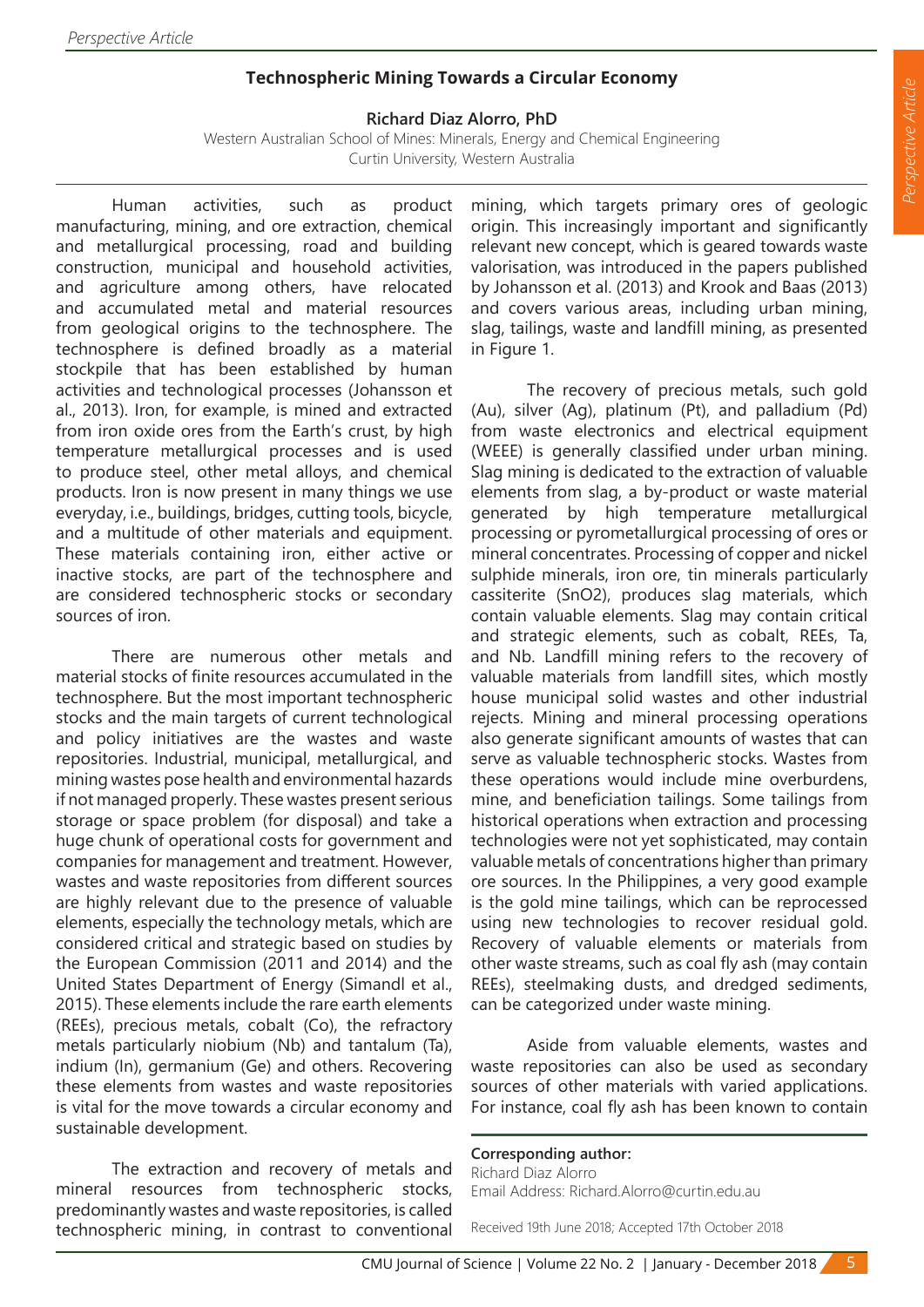aluminosilicate components, which makes it useful as an additive in cement manufacturing or the synthesis of zeolitic materials. Mine waste tailings which are rich in iron minerals can be used for iron extraction countries and waste types (Sapsford et al., 2017). These would have significant impacts on their repurposing and utilization for resource recovery. Some wastes may require decontamination before they can be



Figure 1. General concept of technospheric mining (adapted from N. Johansson et al., 2013).

and synthesis of magnetite or other iron oxides for pigment and environmental applications. Some mine wastes are used to produce bricks for buildings and road construction purposes. Mine wastes and some industrial residues containing clays, carbonates, phosphates, and iron oxides are utilized in soil amendment/amelioration applications.

Technospheric mining can be considered as the mining of the future. It will transform the essence of mining as it will shift the focus of resource recovery from the lithosphere to the technosphere. As the grade and quality of ores or minerals, we mine from Earth's crust decrease, and as the technology required for conventional mining becomes more challenging, it is apparent that mining will adapt accordingly to the exploitation of previously extracted minerals or materials now accumulated in the technosphere. Wastes and waste repositories are abundant in the present world but the nature and the engineering used to generate them vary significantly between

converted to useful products or prior to valuable metal extraction. Some are regulated by legislations for waste management practices and these could vary between countries as well. The technologies required for technospheric mining also vary depending on waste types and the target material for recovery. There are existing technologies that are readily transferrable to technospheric mining, such as technologies applied for mineral processing and extractive metallurgy, but these require proper assessment on amenability and suitability. The technology readiness levels (TRLs), applied by scientists, engineers, and policy makers to evaluate the maturity of a particular process or technology, are also variable ranging from laboratory scale to commercialization levels. The development of technology tailored for a specific waste or waste repository is highly important. But of course, technospheric mining is not only about technology and scientific innovations. As with the general concept of a circular economy, the involvement of the different sectors of the society is imperative.



Figure 2. Mine wastes are technospheric stocks and can be utilized for metal or mineral resource recovery as part of technospheric mining (photo: https://research.curtin.edu.au/industry-partners/invest/resources/minewaste-management/)